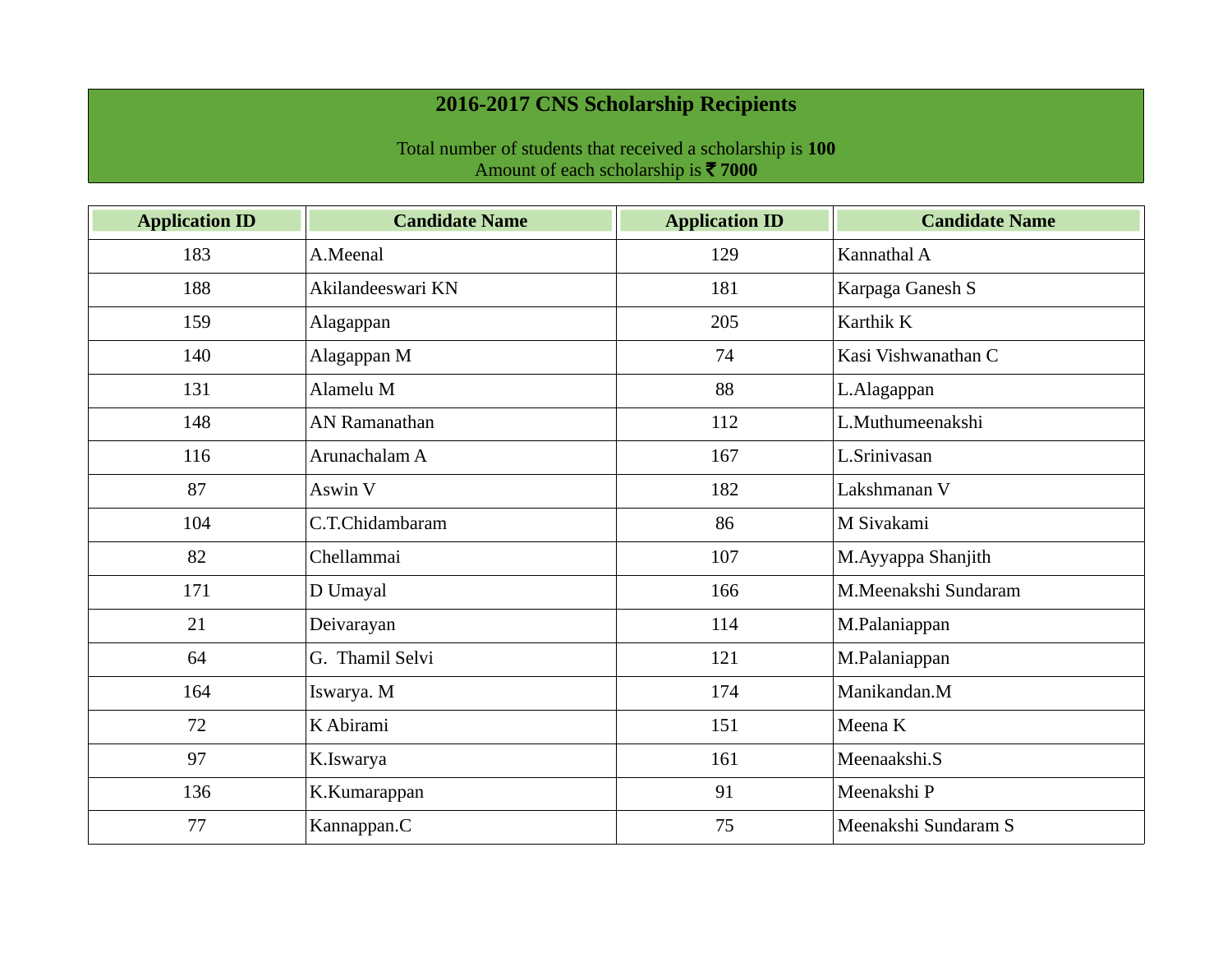## **2016-2017 CNS Scholarship Recipients**

Total number of students that received a scholarship is **100** Amount of each scholarship is ` **7000**

| <b>Application ID</b> | <b>Candidate Name</b>       | <b>Application ID</b> | <b>Candidate Name</b> |
|-----------------------|-----------------------------|-----------------------|-----------------------|
| 204                   | Meenakshisundaram Ramaswamy | 28                    | PL.Deivanai           |
| 137                   | Meyyappan.R                 | 134                   | Praba K               |
| 180                   | Muthu Naaraayanan K         | 95                    | R.Alagu               |
| 141                   | Muthuappan V                | 175                   | R.Kavitha             |
| 135                   | Muthumeena M                | 70                    | R.Prema               |
| 78                    | Muthuponnu Ganesan          | 199                   | R.Ramanathan          |
| 206                   | Muthusivakami               | 154                   | Ramanathan N          |
| 156                   | N Nacchiappan               | 195                   | RM Arunachalam        |
| 194                   | Nachal V                    | 163                   | RM Vallikkannu        |
| 186                   | Nagupriya KR                | 43                    | RM.Umayal             |
| 63                    | Narayanan M                 | 165                   | S Chidambaram         |
| 202                   | Nithin Kumar.S              | 144                   | S Kanaga              |
| 176                   | P.Aruna                     | 173                   | S. Lakshmanan         |
| 191                   | P.Chidambaram               | 155                   | S.Chockalingam        |
| 184                   | P.Sornam                    | 90                    | S.Chokkalingam        |
| 76                    | Palaniappan C               | 110                   | S.Kannathal           |
| 160                   | Palaniappan C               | 65                    | S.Mahalingam          |
| 84                    | Panchuarunachalam           | 96                    | S.Ramanathan          |